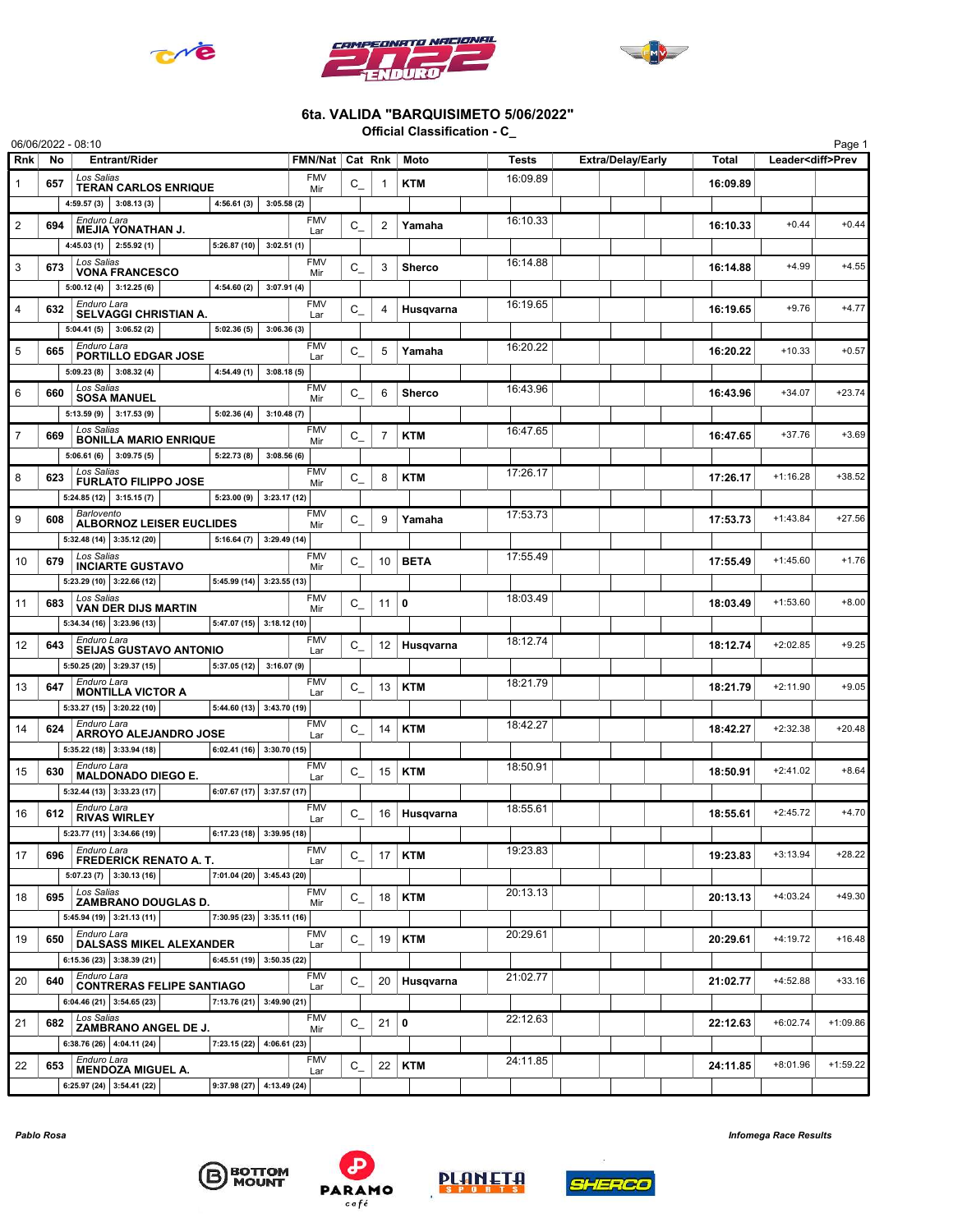





## 6ta. VALIDA "BARQUISIMETO 5/06/2022"

Official Classification - C\_

|     |                                                          | 06/06/2022 - 08:10                                    |                               |                   |                   |                |           |                |          |                          |          |                |                | Page 2                   |
|-----|----------------------------------------------------------|-------------------------------------------------------|-------------------------------|-------------------|-------------------|----------------|-----------|----------------|----------|--------------------------|----------|----------------|----------------|--------------------------|
| Rnk | No                                                       | Entrant/Rider                                         |                               |                   | FMN/Nat           | Cat Rnk $ $    |           | Moto           | Tests    | <b>Extra/Delay/Early</b> |          | <b>Total</b>   |                | Leader <diff>Prev</diff> |
| 23  | 603                                                      | Los Salias<br><b>FAZZIO ADRIAN</b>                    |                               | <b>FMV</b><br>Mir | $\mathtt{C\_}$    | 23             | Husqvarna | 16:35.80       | 10:00.00 |                          | 26:35.80 | +10:25.91      | $+2:23.95$     |                          |
|     |                                                          | $4:56.75(2)$ 3:16.62(8)                               | 5:08.55(6)                    | 3:13.88(8)        |                   |                |           |                |          |                          |          |                |                |                          |
| 24  | 639                                                      | Enduro Lara<br><b>MEDINA JUAN VICENTE</b>             |                               |                   | <b>FMV</b>        | $C_{-}$        | 24        | Husaberg       | 24:51.84 | 2:00.00                  |          | 26:51.84       | $+10:41.95$    | $+16.04$                 |
|     |                                                          | 6:40.67 (27) 4:10.40 (25)                             | $9:30.70(26)$ 4:30.07 (25)    |                   | Lar               |                |           |                |          |                          |          |                |                |                          |
| 25  | 651                                                      | Los Salias                                            |                               |                   | <b>FMV</b>        | $\mathtt{C\_}$ | 25        | <b>Suzuki</b>  | 17:55.35 | 10:00.00                 |          | 27:55.35       | $+11:45.46$    | $+1:03.51$               |
|     |                                                          | <b>DA CAMARA DANIEL</b><br>$5:34.78(17)$ 3:25.11 (14) | $5:32.50(11)$ 3:22.96(11)     |                   | Mir               |                |           |                |          |                          |          |                |                |                          |
|     |                                                          | Enduro Lara                                           |                               |                   | <b>FMV</b>        |                |           |                | 29:01.35 |                          |          |                | $+12:51.46$    | $+1:06.00$               |
| 26  | 614                                                      | <b>GONZALEZ JOSE A.</b>                               |                               |                   | Lar               | $C_{-}$        | 26        | Husqvarna      |          |                          |          | 29:01.35       |                |                          |
|     |                                                          | 6:38.72 (25) 4:23.32 (26)<br>Enduro Lara              | $8:39.69(25)$ 9:19.62(29)     |                   | <b>FMV</b>        |                |           |                | 33:54.89 |                          |          |                |                |                          |
| 27  | 641                                                      | <b>SANCHEZ EDGAR JOSE</b>                             |                               |                   | Lar               | $C_{-}$        | 27        | <b>KTM</b>     |          |                          |          | 33:54.89       | $+17:45.00$    | $+4:53.54$               |
|     |                                                          | $8:17.27(29)$ 4:43.30(27)                             | $ 11:34.99(28) $ 9:19.33 (28) |                   |                   |                |           |                |          |                          |          |                |                |                          |
| 28  | 681                                                      | Los Salias<br>DE PABLOS JOSEPH E.                     |                               |                   | <b>FMV</b><br>Mir | $C_{-}$        | 28        | <b>KTM</b>     | 34:25.29 | 3:00.00                  | 1:00.00  | 38:25.29       | $+22:15.40$    | $+4:30.40$               |
|     | $7:27.16(28)$ 7:49.59 (29)<br>13:38.66 (29) 5:29.88 (27) |                                                       |                               |                   |                   |                |           |                |          |                          |          |                |                |                          |
|     |                                                          |                                                       |                               |                   |                   |                |           | Non-classified |          |                          |          |                |                |                          |
|     | 616                                                      | <b>Entre Amigos</b><br><b>TANGIR MANUEL</b>           |                               |                   | <b>FMV</b><br>Mir | $C_{-}$        |           | <b>KTM</b>     |          |                          |          |                | Retired: S.T.2 |                          |
|     |                                                          |                                                       |                               |                   |                   |                |           |                |          |                          |          |                |                |                          |
|     | 617                                                      | Los Salias<br><b>HELMEYER ALEJANDRO</b>               |                               |                   | <b>FMV</b><br>Mir | $C_{-}$        |           | <b>KTM</b>     |          |                          |          |                | Retired: S.T.2 |                          |
|     |                                                          |                                                       |                               |                   |                   |                |           |                |          |                          |          |                |                |                          |
|     | 626                                                      | Los Salias                                            |                               |                   | <b>FMV</b>        | $C_{-}$        |           | <b>KTM</b>     |          |                          |          |                | Retired: S.T.2 |                          |
|     |                                                          | <b>VALDES ENRIQUE</b>                                 |                               |                   | Mir               |                |           |                |          |                          |          |                |                |                          |
|     | 628                                                      | Enduro Lara                                           |                               |                   | <b>FMV</b>        |                |           | Yamaha         |          |                          |          |                | Retired: S.T.2 |                          |
|     |                                                          | <b>COLMENARES JOSE MIGUEL</b>                         |                               |                   | Lar               | $C_{-}$        |           |                |          |                          |          |                |                |                          |
|     |                                                          | Enduro Lara                                           |                               |                   | <b>FMV</b>        |                |           |                |          |                          |          |                |                |                          |
|     | 638                                                      | <b>BRICE-O SANTIAGO ANDRES</b>                        |                               |                   | Lar               | $C_{-}$        |           | <b>KTM</b>     |          |                          |          |                | Retired: S.T.2 |                          |
|     |                                                          |                                                       |                               |                   |                   |                |           |                |          |                          |          |                |                |                          |
|     | 644                                                      | Los Salias<br><b>CAMPOS CESAR OSMAR</b>               |                               |                   | <b>FMV</b><br>Mir | $C_{-}$        |           | <b>KTM</b>     |          |                          |          |                | Retired: S.T.2 |                          |
|     |                                                          |                                                       |                               |                   |                   |                |           |                |          |                          |          |                |                |                          |
|     | 648                                                      | Enduro Lara<br><b>IZQUIERDO LUCAS ADRIAN</b>          |                               | <b>FMV</b><br>Lar | $C_{-}$           |                | Husqvarna |                |          |                          |          | Retired: S.T.2 |                |                          |
|     |                                                          |                                                       |                               |                   |                   |                |           |                |          |                          |          |                |                |                          |
|     | 649                                                      | Enduro Lara<br>PEREZ JORGE LUIS                       |                               |                   | <b>FMV</b><br>Lar | $C_{-}$        |           | Yamaha         |          |                          |          |                | Retired: S.T.2 |                          |
|     |                                                          |                                                       |                               |                   |                   |                |           |                |          |                          |          |                |                |                          |
|     | 658                                                      | Los Salias                                            |                               |                   | <b>FMV</b>        | $C_{-}$        |           | Husaberg       |          |                          |          |                | Retired: S.T.2 |                          |
|     |                                                          | <b>HELMEYER RODRIGO A.</b>                            |                               |                   | Mir               |                |           |                |          |                          |          |                |                |                          |
|     | 666                                                      | Enduro Lara                                           |                               |                   | <b>FMV</b>        | C              |           |                |          |                          |          |                | Retired: S.T.2 |                          |
|     |                                                          | <b>ZAVAGNINI MIGUEL A.</b>                            |                               |                   | Lar               | $-$            |           | Husqvarna      |          |                          |          |                |                |                          |
|     |                                                          | Los Salias                                            |                               |                   | <b>FMV</b>        |                |           |                |          |                          |          |                |                |                          |
|     | 667                                                      | <b>GAVIDIA WALTER J.</b>                              |                               |                   | Mir               | $C_{-}$        |           | Sherco         |          |                          |          |                | Retired: S.T.2 |                          |
|     |                                                          |                                                       |                               |                   | <b>FMV</b>        |                |           |                |          |                          |          |                |                |                          |
|     | 668                                                      | Enduro Lara<br><b>PEREZ RAFAEL</b>                    |                               |                   | Lar               | $C_{-}$        |           | <b>KTM</b>     |          |                          |          |                | Retired: S.T.2 |                          |
|     |                                                          |                                                       |                               |                   |                   |                |           |                |          |                          |          |                |                |                          |
|     | 674                                                      | Los Salias<br><b>SAAVEDRA RAUL EDUARDO</b>            |                               |                   | <b>FMV</b><br>Mir | $C_{-}$        |           | Sherco         |          |                          |          |                | Retired: S.T.2 |                          |
|     |                                                          |                                                       |                               |                   |                   |                |           |                |          |                          |          |                |                |                          |
|     | 677                                                      | Enduro Lara<br><b>BATISTA JOSE</b>                    |                               |                   | <b>FMV</b><br>Lar | $C_{-}$        |           | KTM            | 23:53.24 |                          |          |                | Exclusion      |                          |
|     |                                                          | 6:08.77 (22) 5:03.20 (28)                             | $7:56.87(24)$ 4:44.40(26)     |                   |                   |                |           |                |          |                          |          |                |                |                          |
|     | 684                                                      | Los Salias                                            |                               |                   | <b>FMV</b>        | $C_{-}$        |           | <b>KTM</b>     |          |                          |          |                | Retired: S.T.2 |                          |
|     |                                                          | <b>RANGEL PEDRO G.</b>                                |                               | Mir               |                   |                |           |                |          |                          |          |                |                |                          |
|     |                                                          | Los Salias                                            |                               |                   | <b>FMV</b>        |                |           |                |          |                          |          |                | Retired: S.T.2 |                          |
|     | 688                                                      | ANDRADE JUAN A.                                       |                               |                   | Mir               | $C_{-}$        |           | Husqvarna      |          |                          |          |                |                |                          |
|     |                                                          |                                                       |                               |                   |                   |                |           |                |          |                          |          |                |                |                          |







**PLANETA** 

Pablo Rosa Infomega Race Results